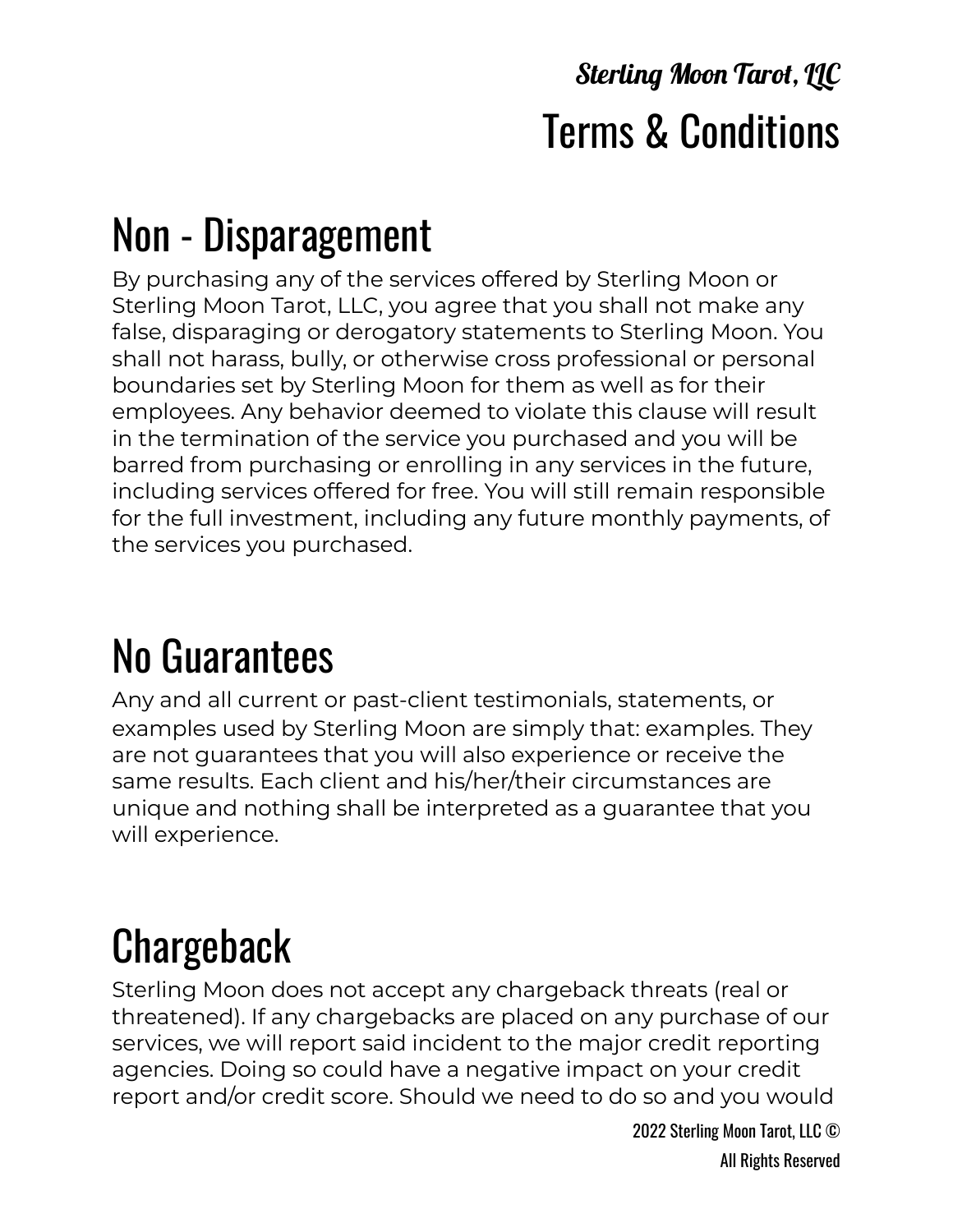#### **Sterling Moon Tarot, LLC** Terms & Conditions

like to have this report removed from your credit report, please contact us to arrange for payment owed. Once payment owed is received, we will make the appropriate reports to the credit agencies.

## Definition of Confidentiality

All information shared between you and Sterling Moon, is confidential but is not considered a legally confidential relationship (like in Medicine or Law). I agree to not disclose any information pertaining to you without your express consent. And I will not disclose your name as a reference without your express consent.Confidential information does not include information that: (a) was in my possession prior to its being furnished by you; (b) is generally known to the public or in your industry; (c) is obtained by me from a third party, without breach of any obligation to Client; (d) is independently developed by me without use of or reference to your confidential information; or (e) that I am required by law to disclose.

## Not professional advice

These services are intended for informational, educational, and personal development purposes only and are not intended as professional medical advice, nor professional legal advice, nor professional financial advice by Sterling Moon. By purchasing these services you, such purchase constitutes your agreement that these services is not for the purpose of professional medical advice, nor professional legal advice, nor professional financial advice and shall not be relied upon by you as such. These services are not a substitute for the advice of your attorney, physician, medical professional, mental health professional, financial advisor,

2022 Sterling Moon Tarot, LLC © All Rights Reserved